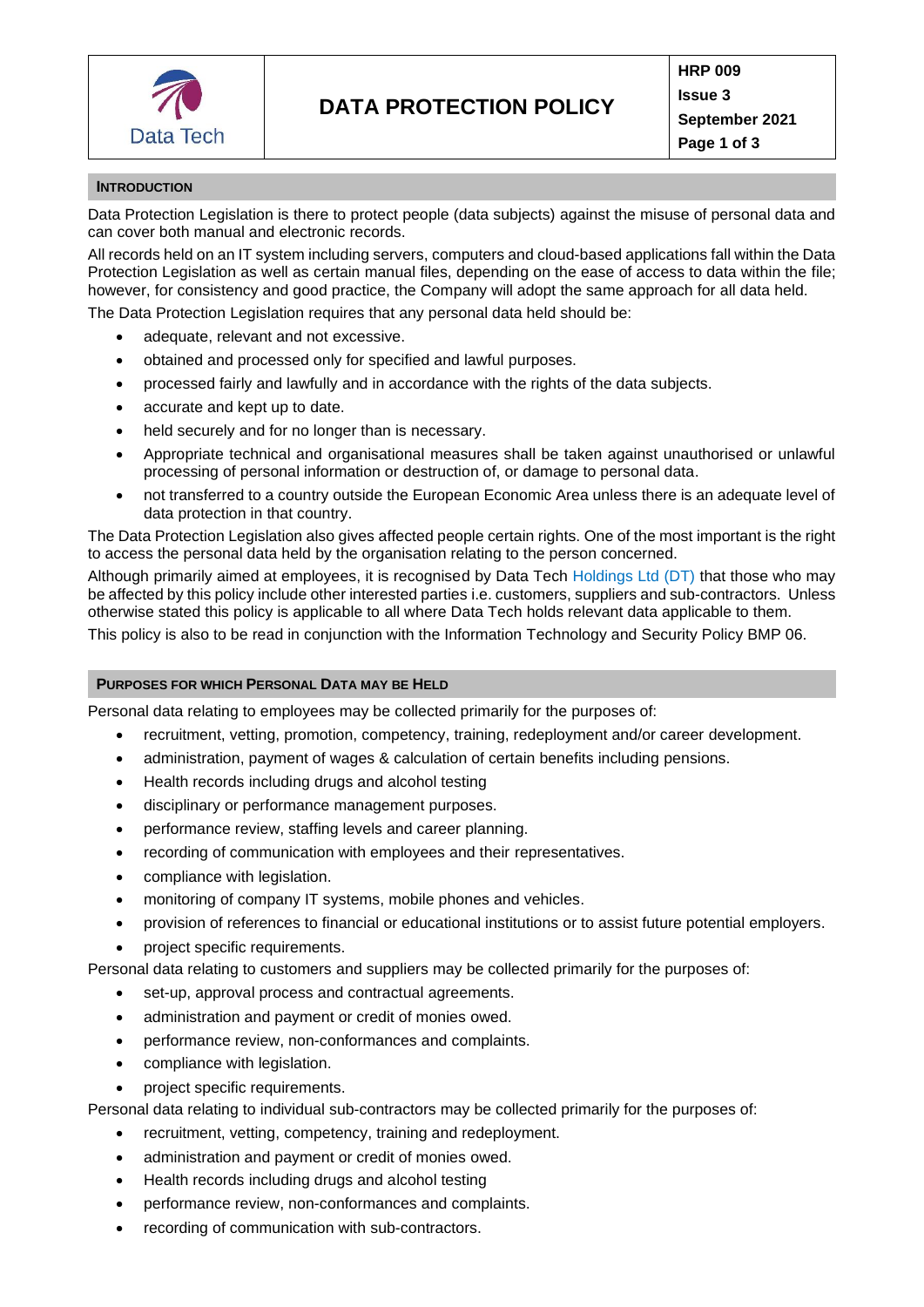

- compliance with legislation.
- monitoring of company IT systems, mobile phones and vehicles
- project specific requirements.

The Company includes the following personal data within the categories set out above but is not exhaustive:

- personal details including name, address, age, status, national insurance number, date of birth, qualifications and documents for identification, proof of address or residency status purposes. Where specific monitoring systems are in place, ethnic origin and nationality will also be deemed as relevant.
- references and CVs.
- emergency contact and next of kin details.
- notes on discussions between management and the candidate, employee, customer, supplier or subcontractor.
- appraisals, documents relating to grievance, discipline, promotion, demotion or employment termination.
- information provided for vetting purposes.
- training records.
- CCTV and photographic images.
- salary or any form of payment, benefits and bank/building society details; and
- health, injury, absence and sickness information.

Employees or potential employees and any other affected party as listed above will be advised by the Company of the personal data which has been obtained or retained, its source, and the purposes for which the personal data may be used or to whom it will be disclosed.

The Company will review the nature of the information being collected and held on an annual basis to ensure there is a sound business reason for requiring the information to be retained.

# **SENSITIVE PERSONAL DATA**

Sensitive personal data includes information relating to the following matters:

- the employee's racial or ethnic origin.
- his or her political opinions or religious or similar beliefs.
- his or her trade union membership.
- his or her physical or mental health or condition.
- his or her sex life or sexual orientation.
- genetic or biometric data; or
- the commission or alleged commission of any offence by the employee or sub-contractor.

To hold sensitive personal data, the Company must additionally satisfy a sensitive data condition. The most appropriate condition for employment purposes as applicable to employees and sub-contractors is that the processing is necessary to enable the Company to meet its legal obligations (for example, to ensure health and safety or to avoid unlawful discrimination).

## **RESPONSIBILITY FOR THE PROCESSING OF PERSONAL DATA**

The Company will appoint a person as the named individual responsible for ensuring all personal data is controlled in compliance with the Data Protection Legislation.

Employees who have access to personal data must comply with this Policy and adhere to the procedures laid down by the responsible person for data protection. Failure to comply with the Policy and procedures may result in disciplinary action up to and including summary dismissal.